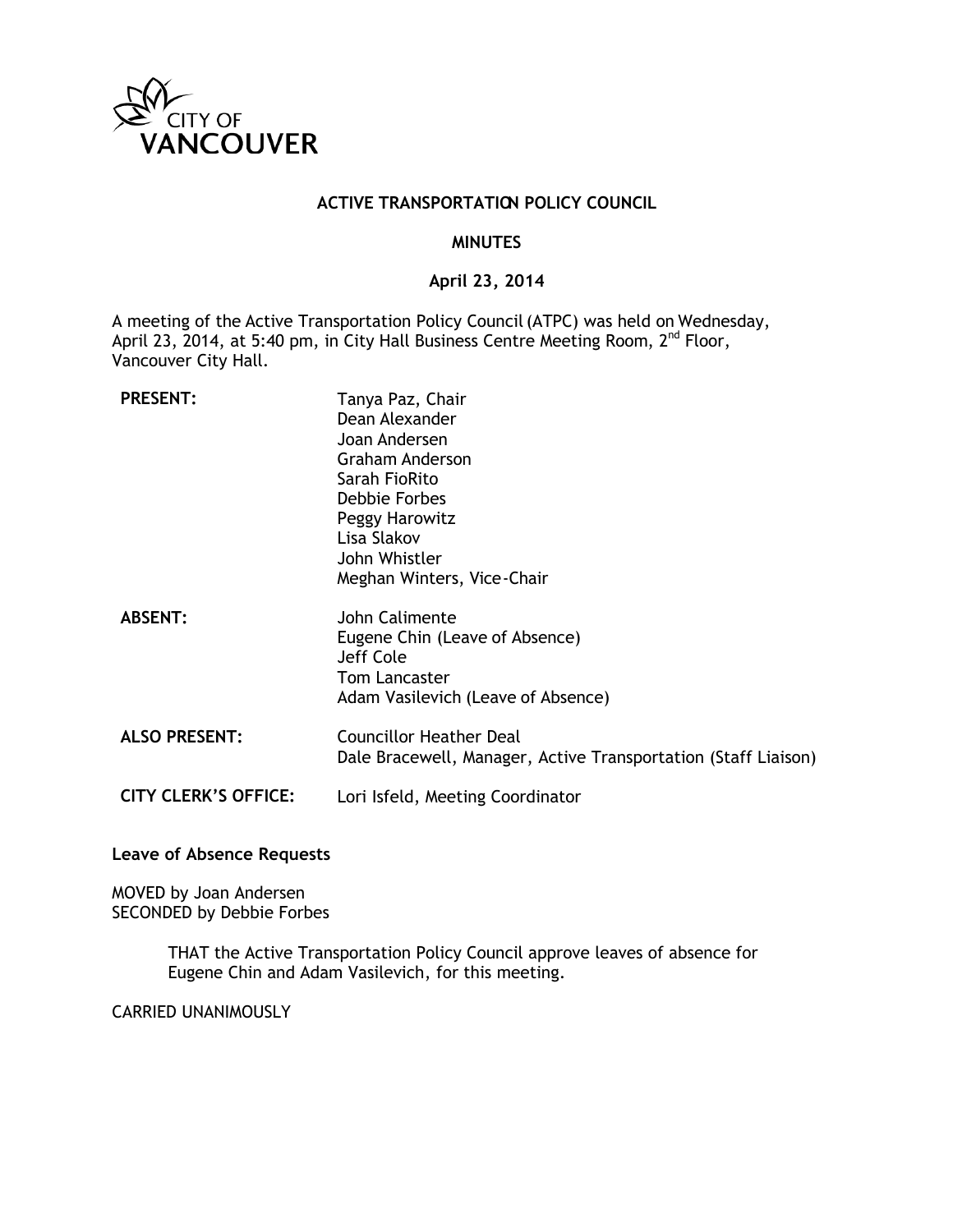## **Approval of Minutes**

MOVED by John Whistler SECONDED by Lisa Slakov

> THAT the minutes of the Active Transportation Policy Council meeting on February 26, 2014, be approved.

CARRIED UNANIMOUSLY

# **Zero Fatalities Goal Update**

The Chair advised there have been three fatalities so far in 2014, due to motor vehicle collisions (with other vehicles or with people). Two of the fatalities were drivers of the vehicles and one was a pedestrian.

It was agreed to include an update on fatalities as a standing item at the beginning of all regular ATPC meetings. The Staff Liaison offered to forward a monthly update on fatalities to the ATPC listserve.

# **1. Report Back on Meeting with Councillor Deal**

ATPC members and liaisons reviewed processes for motions and options for providing advice to Mayor and Council, staff, and outside organizations.

# **2. Council Liaison Update**

Councillor Deal provided updates on several topics including the Burrard Bridge improvements and Point Grey Road bikeway.

#### **3. Park Board/School Board Liaison Updates**

Postponed.

- **4. Subcommittee Updates**
- **(a) Projects Subcommittee**
- **(i) Update**

Graham Anderson provided an update on recent Subcommittee activities.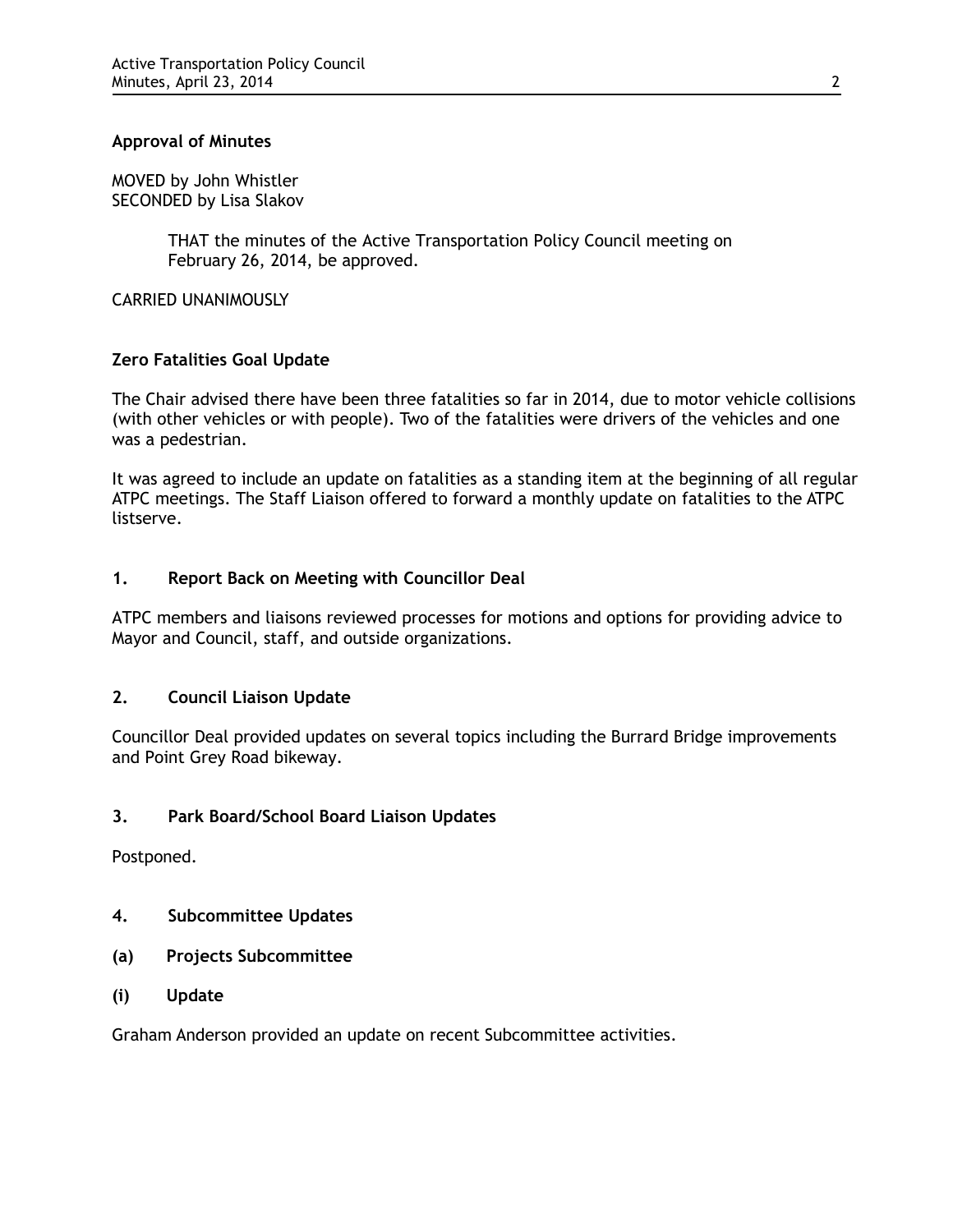#### **(ii) Kits Beach/Hadden Park Motion**

Joan Andersen introduced a motion for consideration by the Policy Council.

Following discussion, it was

MOVED by Lisa Slakov SECONDED by Dean Alexander

> THAT the Active Transportation Policy Council (ATPC) approve the motion below regarding Kitsilano Beach/Hadden Park;

FURTHER THAT the motion be sent in a letter to the Vancouver Park Board for consideration, with copies to Mayor and Council:

#### **WHEREAS**

- 1. The Seaside path through Kitsilano Beach/Hadden Park remains dangerous and uncomfortable with a narrow path used by people both on bikes and on foot, unlike on the vast majority of the 22 km Vancouver seaside path, where the two modes are separated;
- 2. The creation of the Point Grey/York/Cornwall Active Transportation Corridor is likely to increase cyclist and pedestrian traffic on this portion of the Seaside Greenway that travels through Kitsilano, Hadden, and Vanier Parks;
- 3. The Park Board approved separation of cyclists and pedestrians through the Kitsilano Beach area in October 2013, noting the need for safety in separation in modes;
- 4. The Park Board has asked staff to explore ways to improve safety on the existing route through Kitsilano/Hadden Park.

# THEREFORE BE IT RESOLVED

THAT the Active Transportation Policy Council urges the Park Board and City of Vancouver to work together to ensure the continuation of a safe, comfortable, welcoming and clearly marked seaside path for people of all ages and abilities both on foot and on bike through the Kitsilano Beach/Hadden Park area as soon as possible;

FURTHER THAT the Active Transportation Policy Council recommends the prompt improvement of markings on the existing shared path route for cyclists through Kitsilano Beach/Hadden Park. To maximize the value of stencils and signage, the Active Transportation Policy Council encourages the Park Board to consult with stakeholders such as the ATPC, HUB and the Vancouver Public Space Network.

#### CARRIED UNANIMOUSLY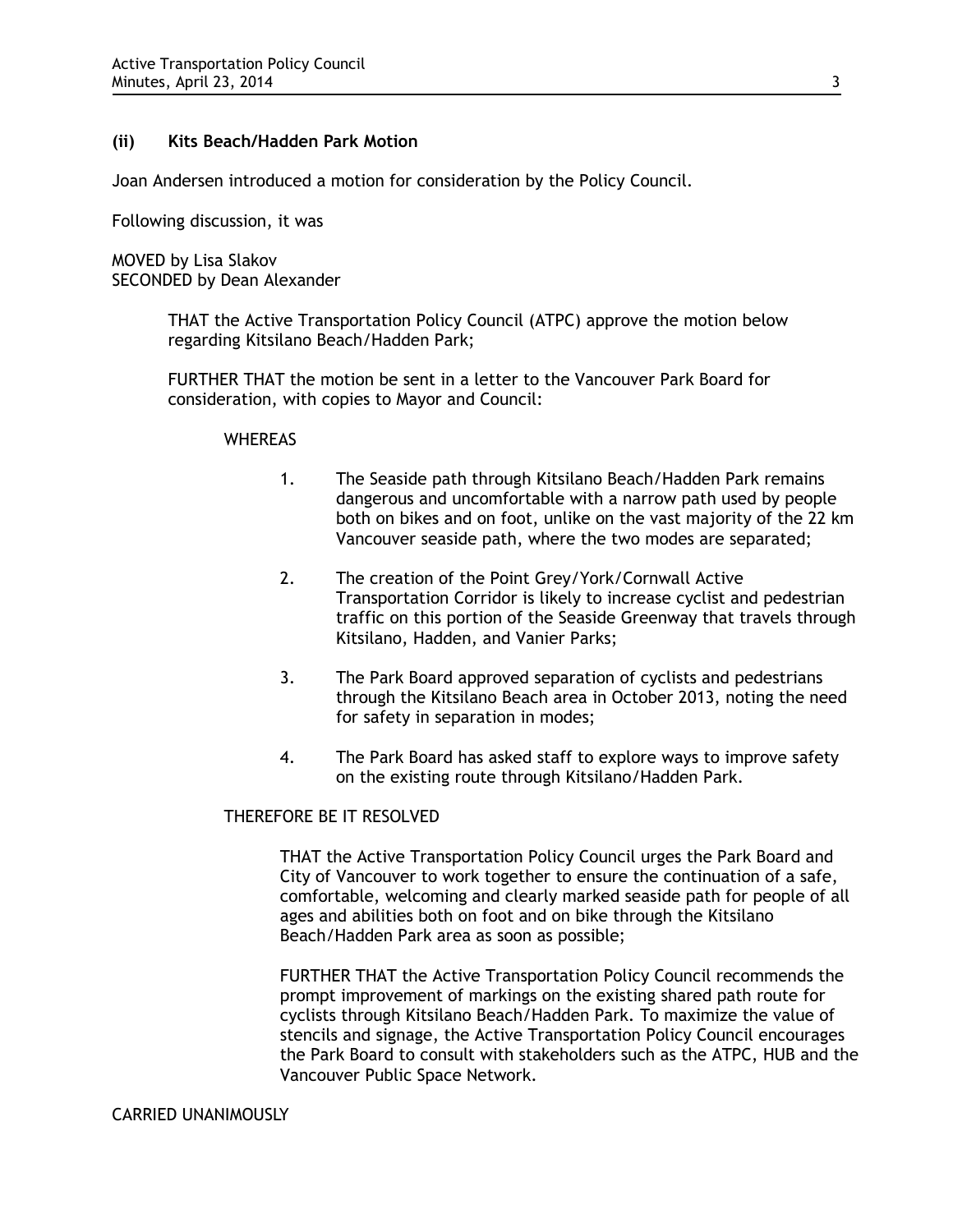# **(b) Partnerships & Promotion Subcommittee**

# **(i) Update**

John Whistler provided an update on recent Subcommittee activities.

## **(ii) Zero Fatalities Report Motion**

Joan Andersen reviewed a draft report prepared by the ATPC Promotions and Partnerships Subcommittee entitled "Report on Zero Fatalities Survey: #VisonZero", dated April 2014. Discussion ensued and amendments were made to the recommendations set out in the report.

With regard to recommendation number eight in the motion, the Staff Liaison advised the City is not able to release ICBC collision data because it is not public information. He also indicated he will report back on the recommendations at the next regular meeting.

Following discussion, it was

MOVED by Joan Andersen SECONDED by Graham Anderson

> THAT the Active Transportation Policy Council (ATPC) approve the report prepared by the ATPC Promotions and Partnerships Subcommittee entitled "Report on Zero Fatalities Survey: #VisonZero", dated April 2014, with the amendments agreed to at this meeting;

FURTHER THAT the report, which includes the recommendations set out below, be forwarded to Council for its consideration:

- 1. That Council amend its Transportation 2040 Safety Goal to include zero serious injuries (Note: While there are numerous ways to define "serious injuries", it is recommended that the City of Vancouver use the same definition as is used in the BC Road Safety Strategy 2015: "Serious injuries will be measured as those injuries requiring admission to hospital").
- 2. That the City develop and monitor intermediate targets for moving towards the 2040 Safety Goal.
- 3. That the City report at a minimum annually on the progress being made towards meeting intermediate safety targets.
- 4. That the City dedicate staff and budget towards implementing safety initiatives and overseeing progress towards intermediate safety targets.
- 5. That the City initiate a multi-jurisdictional Zero Fatalities Task Force to coordinate initiatives that move towards achieving intermediate targets and the overall safety goal of Zero Fatalities and Serious Injuries, building on the existing informal meetings with ICBC, VPD and Engineering and including other stakeholders such as Vancouver Coastal Health and the Vancouver School Board.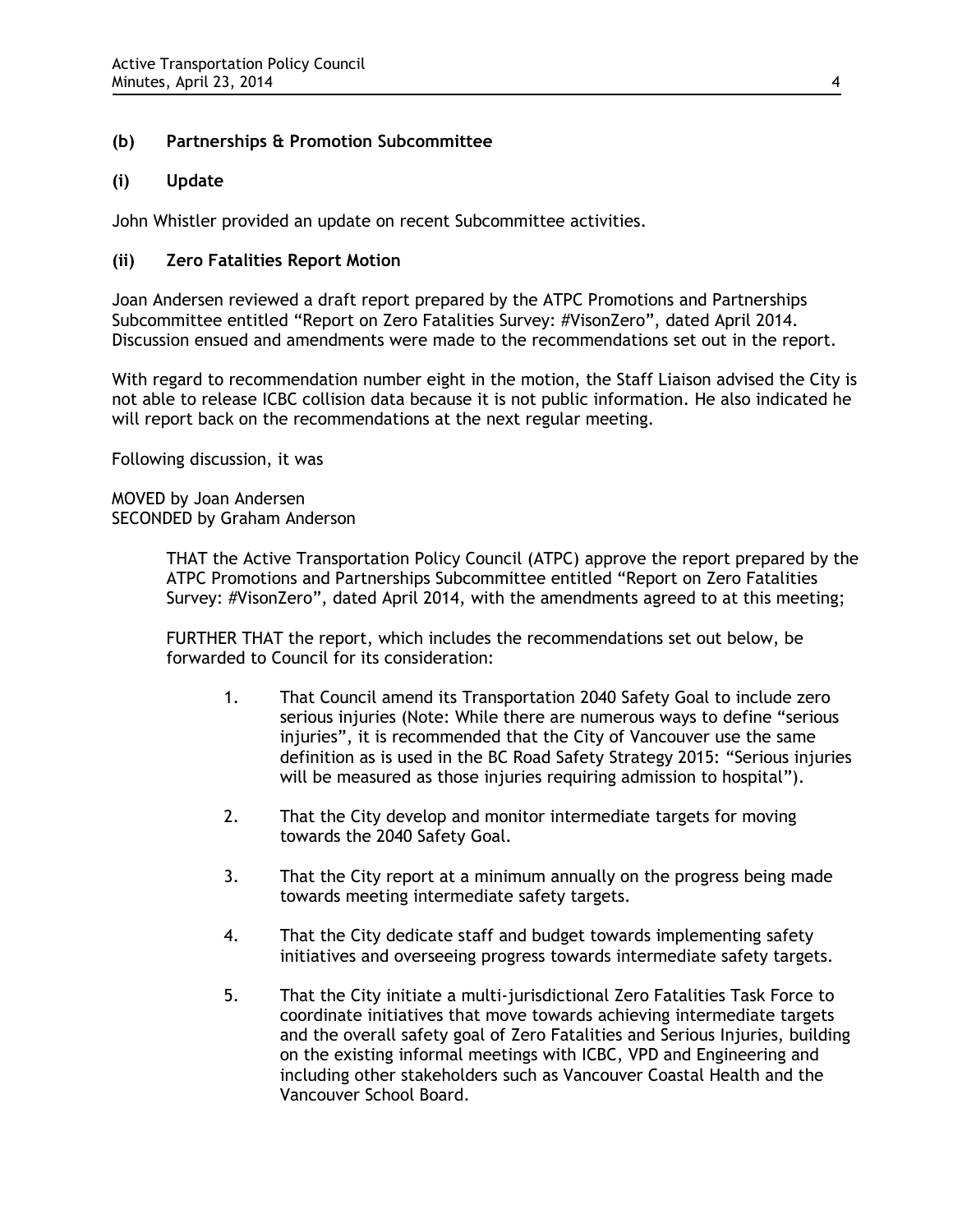- 6. That the City collaborate with BC's Provincial Road Safety Steering Committees to maximize collectively the impact of their efforts to improve safety and the availability of injury data, including near misses and minor injuries.
- 7. That increased safety for all modes be an important consideration in the planning of all transportation projects.
- 8. That all data collected in relation to achieving the Zero Fatalities and Serious Injuries goal be published in a timely fashion on the City's web site so that it is accessible to all.

# CARRIED UNANIMOUSLY

# **(iii) Point Grey-York-Cornwall Active Transportation Corridor Celebration**

Lisa Slakov provided an update and discussion ensued regarding options for a celebration of the Point Grey-York-Cornwall Active Transportation Corridor.

# **5. Staff Liaison Update**

Dale Bracewell, Staff Liaison, along with Lynn Guilbault, Active Transportation, provided updates on a variety of items, including the Pro Bike Pro Walk Pro Place Conference (submission to host 2016 in Vancouver), public bike pumps, rescheduling of the VCH Healthy People Healthy places lecture, partnering with City Studio Vancouver and an overview of the upcoming consultation on the 10-Year Outlook/4-Year Capital Plan.

During discussion regarding capital planning consultation opportunities, the Staff Liaison suggested ATPC members attend any upcoming public open houses in May/June to provide their feedback, and it was agreed to invite members of the Capital Plan Team to the ATPC Working Session in May.

It was also noted the first Accessibility Working Group (consisting of representatives from ATPC, the Children, Youth and Families Advisory Committee, Seniors Advisory Committee, and Persons With Disabilities Advisory Committee) meeting is May 13, 2014.

In addition, Mr. Bracewell provided updates on the status of various motions previously approved by ATPC.

## **6. New Business**

# **(i) Tying Up Dogs**

Debbie Forbes expressed concern regarding the uncertainty on whether dogs should be tied up in public places, and the lack of convenient tie-up places such as near bike racks and take-out windows. It was suggested Ms. Forbes liaise with the Park Board and HUB on the matter.